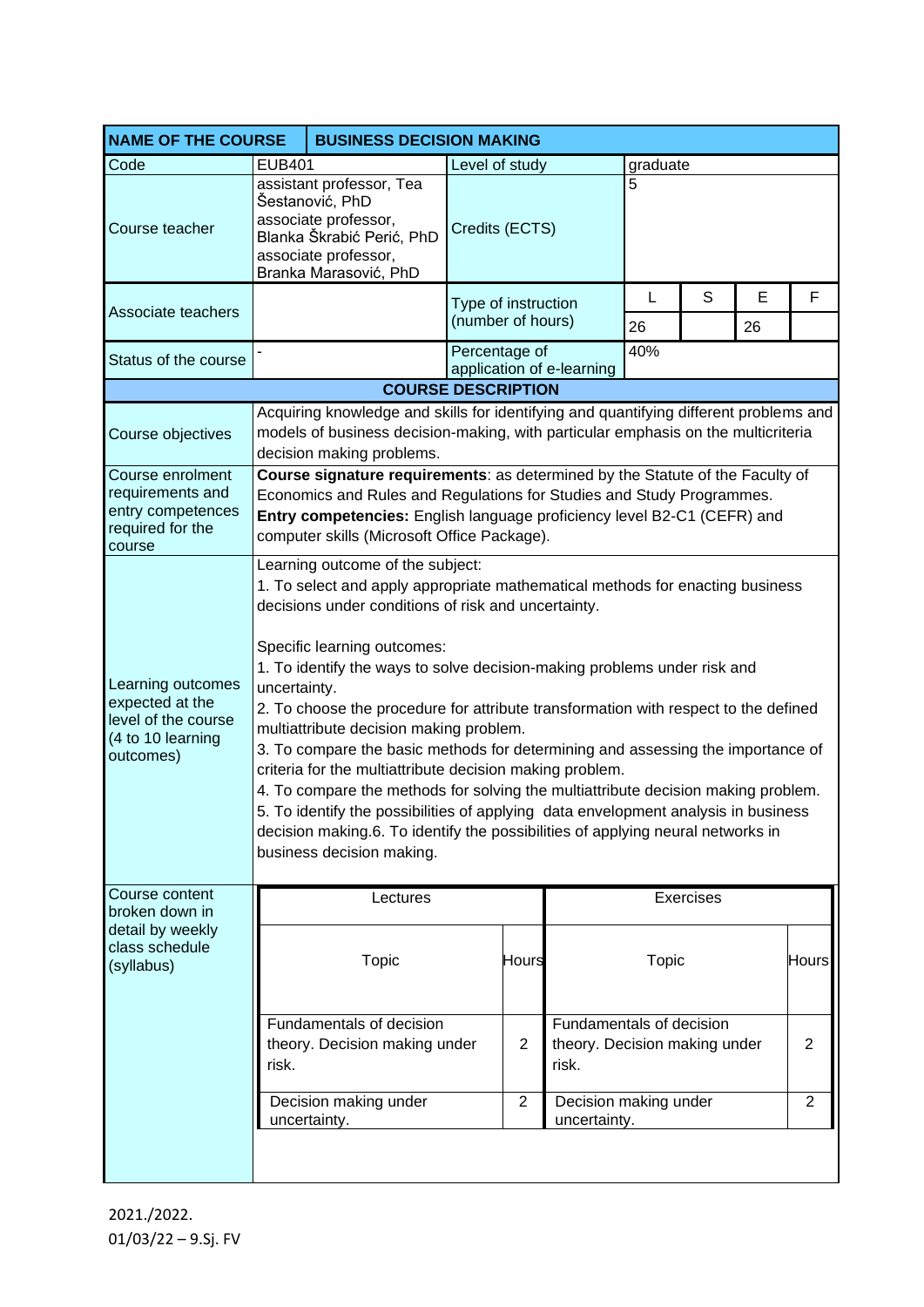|                                                                                                                                                          | Multiple criteria decision making.<br>Decision matrix. Transformation<br>of attributes.                                                                                   |          |                  | $\overline{2}$ |                        | Multiple criteria decision making.<br>Decision matrix. Transformation<br>of attributes.        |     |                     |  |
|----------------------------------------------------------------------------------------------------------------------------------------------------------|---------------------------------------------------------------------------------------------------------------------------------------------------------------------------|----------|------------------|----------------|------------------------|------------------------------------------------------------------------------------------------|-----|---------------------|--|
|                                                                                                                                                          | Methods for assessing weights -<br>group weight assessment.                                                                                                               |          |                  |                |                        | Methods for assessing weights -<br>group weight assessment.                                    |     |                     |  |
|                                                                                                                                                          | Methods for assessing weights -<br>weight assessment for single<br>decision maker.                                                                                        |          |                  |                | decision maker.        | Methods for assessing weights -<br>weight assessment for single                                |     | $\overline{2}$      |  |
|                                                                                                                                                          | Multiple attribute decision<br>making - Methods for selecting<br>alternative(s)                                                                                           |          |                  |                |                        | Multiple attribute decision<br>making - Methods for selecting<br>alternative(s)                |     |                     |  |
|                                                                                                                                                          | Dominance method, maximin,<br>maximax, conjunctive and<br>disjunctive method                                                                                              |          |                  |                |                        | Dominance method, maximin,<br>$\overline{2}$<br>maximax, conjunctive and<br>disjunctive method |     |                     |  |
|                                                                                                                                                          | Simple additive weighting<br>method. Linear assignment<br>method.                                                                                                         |          |                  |                | method.                | Simple additive weighting<br>method. Linear assignment                                         |     | $\overline{2}$      |  |
|                                                                                                                                                          | <b>TOPSIS method</b>                                                                                                                                                      |          |                  | $\overline{2}$ | <b>TOPSIS</b> method   |                                                                                                |     | $\overline{2}$      |  |
|                                                                                                                                                          | PROMETHEE method                                                                                                                                                          |          |                  | 4              |                        | PROMETHEE method                                                                               |     | 4<br>$\overline{2}$ |  |
|                                                                                                                                                          | Data envelopment analysis                                                                                                                                                 |          |                  | $\overline{2}$ |                        | Data envelopment analysis                                                                      |     |                     |  |
|                                                                                                                                                          | Neural networks in business<br>decision making                                                                                                                            |          |                  | $\overline{2}$ |                        | Neural networks in business<br>decision making                                                 |     | $\overline{2}$      |  |
|                                                                                                                                                          | $\boxtimes$ lectures                                                                                                                                                      |          |                  |                |                        | Z independent assignments                                                                      |     |                     |  |
| Format of                                                                                                                                                | ☑ seminars and workshops<br>Z exercises                                                                                                                                   |          |                  |                | $\mathbb Z$ multimedia |                                                                                                |     |                     |  |
| instruction                                                                                                                                              | $\Box$ on line in entirety                                                                                                                                                |          |                  |                | $\Box$ laboratory      |                                                                                                |     |                     |  |
|                                                                                                                                                          | ☑ partial e-learning                                                                                                                                                      |          |                  |                |                        | $\mathbf Z$ work with mentor                                                                   |     |                     |  |
|                                                                                                                                                          | $\Box$ field work                                                                                                                                                         |          |                  |                | (other)<br>□           |                                                                                                |     |                     |  |
|                                                                                                                                                          | Students are required to attend classes and actively participate in classes.                                                                                              |          |                  |                |                        |                                                                                                |     |                     |  |
| <b>Student</b><br>responsibilities                                                                                                                       | Students' activity will be monitored through self-evaluation quizzes that will be<br>available to students on the course websites within the Moodle platform. In case the |          |                  |                |                        |                                                                                                |     |                     |  |
|                                                                                                                                                          | student takes two self-evaluation quizzes during the semester and attends less than                                                                                       |          |                  |                |                        |                                                                                                |     |                     |  |
|                                                                                                                                                          | 50% of lectures and exercises, the student will be denied a signature. The condition                                                                                      |          |                  |                |                        |                                                                                                |     |                     |  |
|                                                                                                                                                          | for taking the exam is a signature.                                                                                                                                       |          |                  |                |                        |                                                                                                |     |                     |  |
| Screening student<br>work (name the                                                                                                                      | Class<br>$\overline{2}$<br>attendance                                                                                                                                     |          | Research         |                |                        | Practical training                                                                             |     |                     |  |
| proportion of ECTS<br>credits for each<br>activity so that the<br>total number of<br><b>ECTS</b> credits is<br>equal to the ECTS<br>value of the course) | Experimental<br>work                                                                                                                                                      | Report   |                  |                |                        | Self-evaluation<br>quizzes (Other)                                                             | 0.5 |                     |  |
|                                                                                                                                                          | Essay                                                                                                                                                                     |          | Seminar<br>essay |                | $1*$                   | (Other)                                                                                        |     |                     |  |
|                                                                                                                                                          | $1.5*$<br>Colloquiums<br>Oral exam                                                                                                                                        |          |                  | $1***$         | (Other)                |                                                                                                |     |                     |  |
|                                                                                                                                                          | Written exam                                                                                                                                                              | $1.5***$ | Project          |                |                        | (Other)                                                                                        |     |                     |  |
|                                                                                                                                                          | During the semester two colloquiums will be organized. They are solved on                                                                                                 |          |                  |                |                        |                                                                                                |     |                     |  |
| Grading and<br>evaluating student<br>work in class and at<br>the final exam                                                                              | computers by using available software packages (Excel, WINQSB, Decision Lab, R,                                                                                           |          |                  |                |                        |                                                                                                |     |                     |  |
|                                                                                                                                                          | STATISTICA). The condition for taking all the colloquia and / or the exam is that the                                                                                     |          |                  |                |                        |                                                                                                |     |                     |  |
|                                                                                                                                                          | student has solved all the self-evaluation quizzes from the part of the material that is                                                                                  |          |                  |                |                        |                                                                                                |     |                     |  |
|                                                                                                                                                          | evaluated by the colloquium / exam. * Positively resolved colloquiums yield 90% of<br>the total grade, whereas other 10% of total grade is accomplished through seminar   |          |                  |                |                        |                                                                                                |     |                     |  |
|                                                                                                                                                          |                                                                                                                                                                           |          |                  |                |                        |                                                                                                |     |                     |  |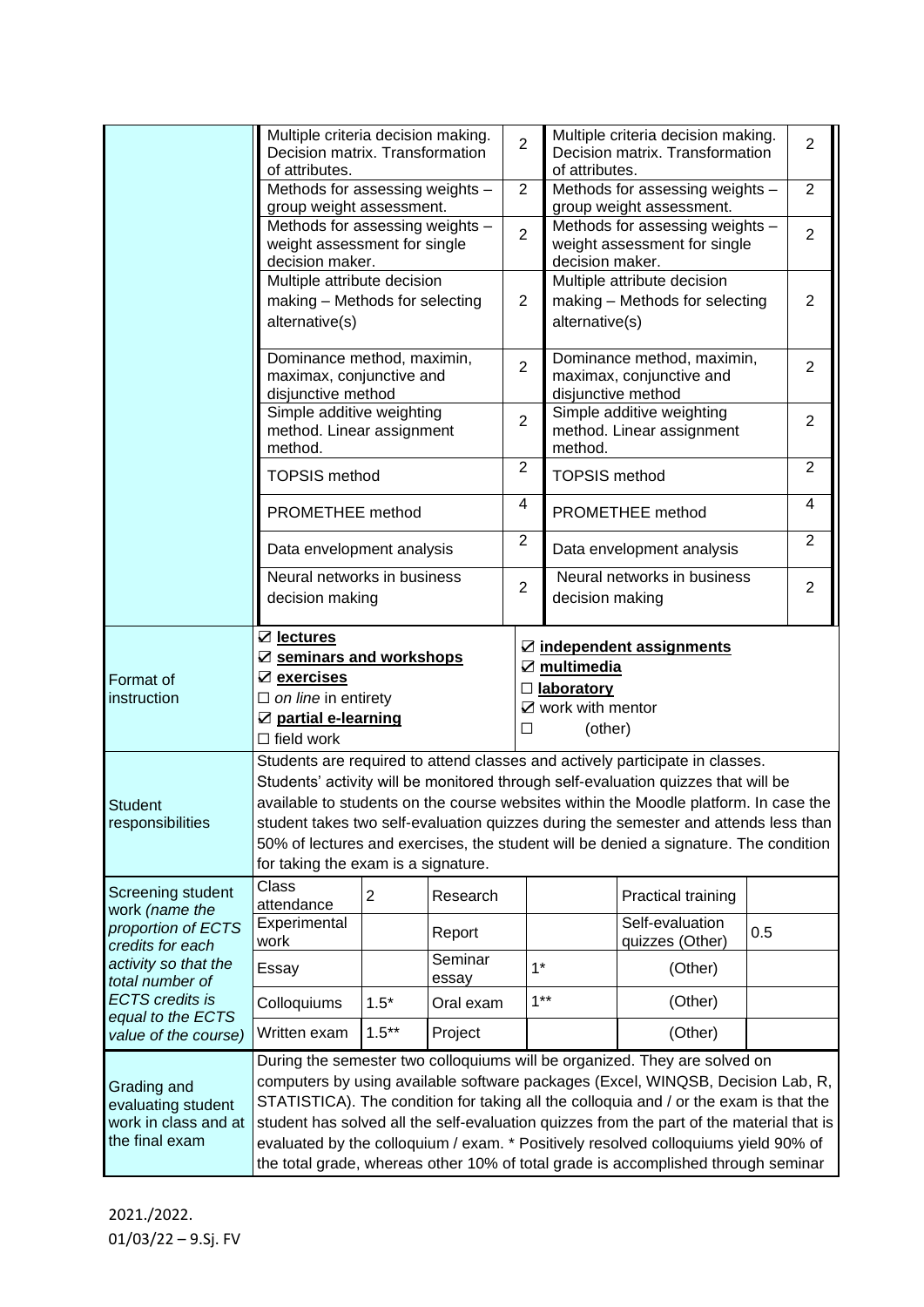|                                                                                                | essay. **Alternatively, students can pass the written exam during the exam period.<br>After successfully passing the written exam one can undertake the oral part of the<br>exam. The final grade is formed as the average score of the written and oral exam.<br>Key points and appropriate grades for written exam:<br>0-49 inadequate (1)<br>50-62 sufficient (2)<br>63-75 good (3)<br>76-88 very good (4)<br>89-100 excellent (5)                                                                                                                                                                                                                                                                                                                                                                                                                                                                                                                                                                                                                                                                                                                                                                                                                                                                                                                                                                                                                                                                                                                                                                                                                                                                                                                                                                                                                                                                                                                                                                                                                                                                                                                                                                                                                                               |                                              |                                        |  |  |
|------------------------------------------------------------------------------------------------|-------------------------------------------------------------------------------------------------------------------------------------------------------------------------------------------------------------------------------------------------------------------------------------------------------------------------------------------------------------------------------------------------------------------------------------------------------------------------------------------------------------------------------------------------------------------------------------------------------------------------------------------------------------------------------------------------------------------------------------------------------------------------------------------------------------------------------------------------------------------------------------------------------------------------------------------------------------------------------------------------------------------------------------------------------------------------------------------------------------------------------------------------------------------------------------------------------------------------------------------------------------------------------------------------------------------------------------------------------------------------------------------------------------------------------------------------------------------------------------------------------------------------------------------------------------------------------------------------------------------------------------------------------------------------------------------------------------------------------------------------------------------------------------------------------------------------------------------------------------------------------------------------------------------------------------------------------------------------------------------------------------------------------------------------------------------------------------------------------------------------------------------------------------------------------------------------------------------------------------------------------------------------------------|----------------------------------------------|----------------------------------------|--|--|
| <b>Required literature</b><br>(available in the<br>library and via other                       | <b>Title</b>                                                                                                                                                                                                                                                                                                                                                                                                                                                                                                                                                                                                                                                                                                                                                                                                                                                                                                                                                                                                                                                                                                                                                                                                                                                                                                                                                                                                                                                                                                                                                                                                                                                                                                                                                                                                                                                                                                                                                                                                                                                                                                                                                                                                                                                                        | <b>Number of</b><br>copies in<br>the library | <b>Availability via</b><br>other media |  |  |
| media)                                                                                         | Babić, Z.: Modeli i metode poslovnog odlučivanja,<br>Ekonomski fakultet Split, 2011.                                                                                                                                                                                                                                                                                                                                                                                                                                                                                                                                                                                                                                                                                                                                                                                                                                                                                                                                                                                                                                                                                                                                                                                                                                                                                                                                                                                                                                                                                                                                                                                                                                                                                                                                                                                                                                                                                                                                                                                                                                                                                                                                                                                                | 5                                            |                                        |  |  |
|                                                                                                | Teachers' handouts and other on-line materials for<br>preparation of mid-term exams and final exams<br>(available on the Mooodle).                                                                                                                                                                                                                                                                                                                                                                                                                                                                                                                                                                                                                                                                                                                                                                                                                                                                                                                                                                                                                                                                                                                                                                                                                                                                                                                                                                                                                                                                                                                                                                                                                                                                                                                                                                                                                                                                                                                                                                                                                                                                                                                                                  |                                              | Moodle                                 |  |  |
| <b>Optional literature</b><br>(at the time of<br>submission of study<br>programme<br>proposal) | 1. Bonini, Ch.P., W.H.Hausman, H.Bierman: Quantitative Analysis for Management,<br>Irwin McGraw-Hill Companies, 1997.<br>2. Cochran, J. J. (ed.): Wiley Encyclopedia of Operations Research and<br>Management Science, John Wiley & Sons, Inc., 2011.<br>3. Babić, Z.: Linearno programiranje, Ekonomski fakultet Split, 2010.<br>4. Patterson, D.W.: Artificial neural networks. Theory and applcations, Prentice Hall,<br>1995.<br>5. T. Perić, Z. Babić, I. Veža: Vendor Selection and Supply Quantities Determination<br>in a Bakery by AHP and Fuzzy Multi-Criteria Programming, International Journal for<br>Computer Integrated Manufacturing, Vol. 26, Issue 9, 2013. p. 816-829.<br>6. Z. Babić, T. Perić (2014): Multiproduct Vendor Selection with Volume Discounts<br>as the Fuzzy Multi-Objective Programming Problem, International Journal of<br>Production Research, Vol 52. No 14, p. 4315-4331.<br>7. Tea Poklepović, Zoran Babić (2015): Stock selection using a hybrid MCDM<br>approach, Croatian Operational Research Review, Vol. 5, No. 2, 273-290.<br>8. Z. Babić, T. Perić (2015): A New Linearization Approach for Solving Multi<br>Objective Linear Fractional Programming Problem, Proceedings of the 13th<br>International Symposium on Operations Research, SOR '15, Bled, Slovenia, p. 265-<br>270.<br>9. Z. Babić, T. Perić, B. Marasović (2017): Production Planning in the Bakery Via<br>De Novo Programming Approach, Proceedings of the 14th International Symposium<br>on Operations Research, SOR '17, Bled, Slovenia, p. 481-486.<br>10. Tunjo Perić, Zoran Babić, Josip Matejaš (2018): Comparative analysis of<br>application efficiency of two iterative multi objective linear programming methods<br>(MP method and STEM method), CEJOR<br>11. T. Šestanović, J. Arnerić: Neural network structure identification in inflation<br>forecasting. Journal of Forecasting. 2020; p. 1-18.<br>12. J. Zhu (2003) Solving DEA via Excel. In: Multi-Objective Programming and<br>Goal Programming. Advances in Soft Computing, vol 21. Springer, Berlin,<br>Heidelberg. https://doi.org/10.1007/978-3-540-36510-5_44<br>13. Aljinović, Zdravka; Marasović, Branka; Šestanović, Tea (2021)<br>Cryptocurrency Portfolio Selection-A Multicriteria |                                              |                                        |  |  |